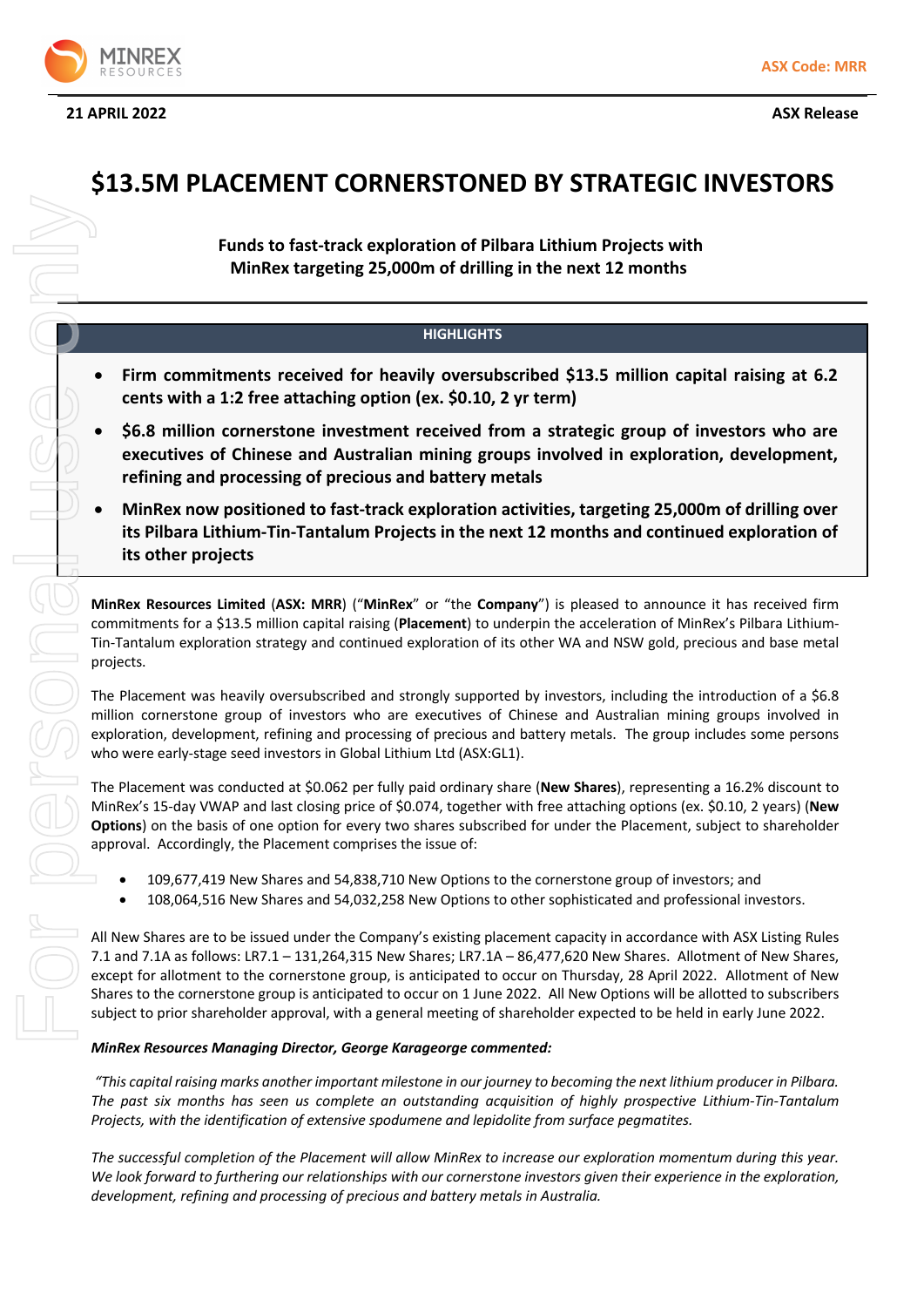

*Finally, I would like to acknowledge the support of all new and current shareholders, who have demonstrated such support by their commitment to subscribe for \$13.5 million under the Placement."*

Canaccord Genuity (Australia) Limited acted as the sole Lead Manager for the Placement. Capital raising fees of 6% on the proceeds raised under the Placement are payable to the Lead Manager, with 4% selling fees to be passed onto other brokers that participated. Ten (10) million New Options will also be issued to the Lead Manager (or its nominee), subject to shareholder approval.

A 6% introductory fee payable on subscriptions completed from cornerstone investors is also payable to Scott Li (or his nominee), to be settled by the issue of New Shares at the same price as under the Placement, subject to shareholder approval. If shareholder approval is not received within 3 months, then such fees are to be settled by MinRex in cash.

Funds raised from the Placement will be applied to exploration on MinRex's Pilbara Lithium Projects, continuation of exploration on existing WA and NSW gold, precious and base metal projects and for general working capital requirements.

### **Pilbara Exploration Program**

MinRex has finalised its planned exploration program over its Pilbara Lithium Projects and plans to drill up to 25,000m within the next 12 months as follows:

- Drilling approvals already underway with 5x POW applications already registered.
- Ground proofing and drill pad construction to commence in May.
- RC drilling expected to commence over Tambourah North and Coondina Projects in June August 2022. RC program currently targeting 8,000m over outcropping spodumene bearing pegmatites.
- RC drilling expected to commence over Sisters and Shaw River Projects in August October 2022. RC program currently targeting 8,000m over outcropping spodumene bearing pegmatites.
- Additional geological mapping and rock chip sampling will be undertaken over Projects before drilling commences.
- Infill and resource extension RC drilling over delineated Lithium mineralised zones expected to commence October – December 2022, targeting 9,000m of RC drilling with a view to defining new Lithium deposits.
- Further extensional drilling to be planned once all 3D geological Models have been established for recommencement of RC drilling in early 2023.

This ASX announcement has been authorised for release by the Board of MinRex Resources Limited.

**-ENDS-**

**For further information, please contact:** George Karageorge Managing Director MinRex Resources Limited T: +61 8 9481 0389 M: 0419 944 484 George.Karageorge@minrex.com.au info@minrex.com.au

#### **About MinRex Resources Ltd**

MinRex Resources Limited (ASX: MRR) is an Australian based ASX-listed emergent battery metals explorer with Lithium-Tin-Tantalum Projects in the Pilbara (WA) in close proximity to world-class Lithium and Tantalum producers Pilbara Minerals, Mineral Resources, and Global Lithium. MinRex also has a highly prospective portfolio of Gold-Copper projects in the Mercherson and Pilbara Regions (WA) and Gold-Silver-Copper and other metals projects in the Lachlan Fold Belt (NSW). The Company's tenements package cover 1,000km2 of highly prospective ground targeting multi-commodities type deposits. The Company also currently has JORC 2012